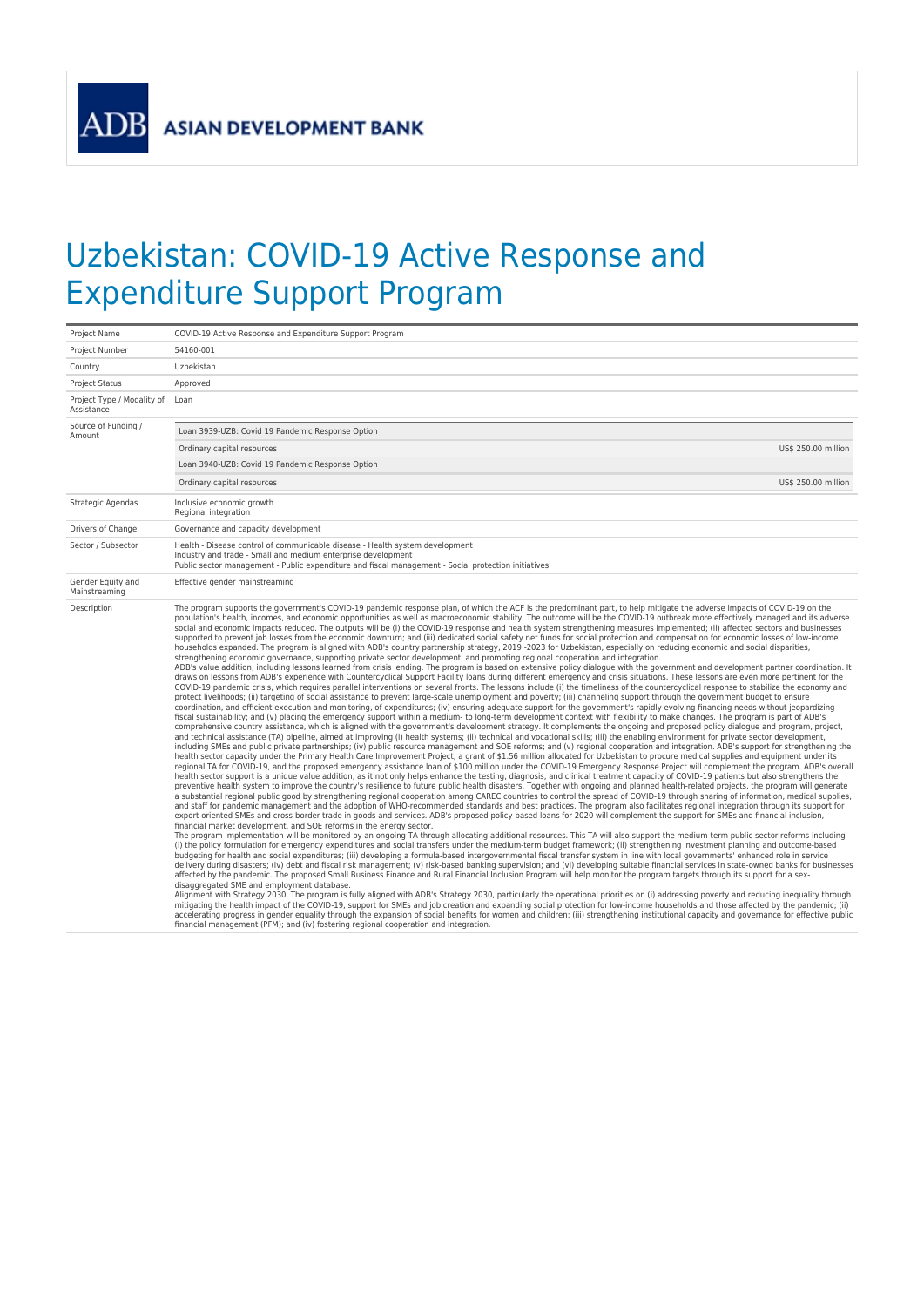Project Rationale and Linkage to Country/Regional Strategy

agriculture and forestry.

Health care system. Uzbekistan's health care system has not handled a pandemic or health crisis of this nature or scale since independence. On 11 March 2020, the World Health Organization (WHO) declared the COVID-19 outbreak a pandemic with serious worldwide implications. Since the diagnosis of the first COVID-19 case in Uzbekistan on 15 March 2020, 4,520 cases have been reported, corresponding to 133 cases per million population with 18 deaths as of 10 June 2020. Although the country has made improvements over the years,<br>the growing number of confirmed COVID-19 cases shortages of specialized medical staff, facilities, and medical equipment. Even before the strict social distancing measures were initiated, a Special Republican Commission headed<br>by the Prime Minister was set up on 29 Jan organizations, and (iii) procure medicines and equipment to increase the health system preparedness and lower the spread rate of the virus.<br>Economy. The sharp contraction in global economic activity has severe economic con

economy, with real GDP growth projections falling to 1.5% in 2020 from the pre-COVID-19 forecast of 6% . The economic impact and the knock-on effects on low-income households have been driven by the magnitude and duration of (i) the downturn in Uzbekistan's main trade and investment partners; (ii) the fall in tourism revenues; (iii) domestic business<br>disruptions, particularly SMEs; (iv) the con

fixed capital formation is projected to decline to 4.5% in 2020 from 46.0% in 2019. In 2020, real sector growth is projected at 2.1% for industry (8.9% in 2019) and 0.6% for services<br>(5.5% in 2019), while growth in agricul sharp downturns. Uzbekistan's merchandise exports, which grew at 22.1% in 2019, are projected to contract by 9.5% in 2020. Merchandise imports, which grew at 16.2% in 2019,<br>are projected to contract by 6.7%. The current ac

56.7% held in gold (\$17.3 billion), and rising gold prices have provided a cushion against the pressures for depreciation. Uzbekistan's currency (sum) declined by 6.7% against the<br>United States dollar from 1 January 2020 t reaching \$2 billion. The direct and indirect economic activity arising from tourism and travel related services reached about 4% of GDP in 2019. In the first quarter of 2020, tourist<br>arrivals to Uzbekistan fell by 12% and

Small and medium-sized enterprises. With sales at a standstill and cash reserves depleted, SMEs have been int hard. SMEs have been growing in Uzbekistan, providing 56.5% of GDP<br>in 2019 and contributing 35% of industry, 84% entrepreneurs have suspended their activities. Job losses caused by business closures carry the risk of large-scale unemployment, leading to reduced incomes and even social distress

Remittances. Slowdowns in the Russian Federation and Kazakhstan are projected to result in a 40% fall in remittance inflows in 2020 compared with 2019. About 13% (2.5 million) of<br>Uzbekistan's working-age population works a averaged \$5.11 billion in 2018, \$3.96 billion was received from the Russian Federation and \$320 million from Kazakhstan. A recent World Bank survey shows that the share of households with members working abroad fell to 13% in April 2020 from 17% in April 2019. Among those still abroad, active employment fell to 73% of migrants in April 2020 from<br>88% in April 2019. The median remittance trans

World Bank estimates that an additional 448,000 people could fall into poverty, and the poverty rate (based on \$3.20 per person per day in purchasing power parity terms) could<br>increase to 8.7% in 2020 against the pre-COVID households with at least one member working fell from 85% to 43% (footnote 20). Unemployment will be higher in the informal economy, which accounted for 58% of total<br>employment in 2019. Economic hubs in the Ferghana, Andig reduced household food consumption reached 26% in April 2020. Women's job prospects will be severely affected since they comprise about 45% of formal employees. Their share<br>in SME employees reached 22.5% in 2016. In 2017,

Fiscal pressure. The pandemic is creating significant fiscal pressure. Budget revenues are expected to decline to SUM151.4 trillion (25.2% of GDP) in 2020 against the pre-COVID-19<br>estimate of SUM159.0 trillion, driven by f

COVID-19 pandemic response plan. The government has rolled out a robust COVID-19 pandemic response plan, including the establishment of the SUM10 trillion Anti-Crisis Fund<br>(ACF) (\$1.05 billion or 1.5% of GDP) under the sta

implementation. The multiplier effects of the measures are projected to help revive growth to 7% in 2021.<br>Increased health spending. The government has increased its health sector support. On 19 March 2020, the Ministry of prepare hospitals and quarantine complexes with the required equipment, staff, and vehicles; and (iii) supplement salaries with hazard pay (equivalent to a daily supplement of 6%<br>of salaries) for 15,000 medical staff who a imports are exempted from tax. The MOH has purchased testing kits and 1,796 ventilators, including 800 ventilators procured with ADB support. It has set up mobile laboratories in<br>high-risk areas, and the production of medi bilateral support. The International Atomic Energy Agency supplied diagnostic test systems to the Scientific Research Institute of Virology. New health technical schools will also be

opened.<br>Measures to support businesses and employment. The government has rolled out wide-ranging measures and the ACF includes an allocation of SUM8.3 trillion (\$868.5 million) for the following fiscal measures:

(i) Tax measures. The social contributions tax for individual entrepreneurs has been reduced by 50% (from 12% to 6%) from 1 April to 1 October 2020. Payments of personal income<br>tourism and social tax for individual entrepr for audit reports are extended until 1 October 2020. These measures will cost SUM4.2 trillion.

(ii) Support for businesses and small and medium-sized enterprises. The State Fund for Support of Entrepreneurship will be capitalized with an additional SUM500 billion to expanc<br>Ioan guarantees and compensate for interest will be extended by 6 months. To support trade and ensure the uninterrupted flow of goods across the CAREC region, businesses will be allowed to export without payment<br>guarantees, and the penalties on overdue receivables w

health, and education-related facilities) and small industrial zones. In April 2020, public works provided temporary employment for 67,000 people. The government will also<br>reprioritize budget expenditures to redirect savin

affected individuals, self-employed entrepreneurs, and businesses have been introduced. Interest-free loans will be provided for businesses to continue wage payments and to<br>strategic enterprises for debt repayment. State-o

2020.<br>Social spending. The government has increased social spending from SUM26.7 trillion in 2019 to SUM34.4 trillion in 2020 to enhance its existing comprehensive social protection<br>System. Under the ACF, SUM0.7 trillion ( procedures. The elderly living alone, and people with disabilities, will be supplied with free food and hygiene products. Paid leave will be provided to a working parent caring for<br>children. Employees, especially pregnant

Sound macroeconomic management. Uzbekistan had a sound record of macroeconomic management leading up to the crisis. Strong macroeconomic fundamentals helped achieve<br>5.6% GDP growth in 2019 and average growth of 6.8% during Historically, the country has pursued a conservative fiscal and debt policy. In 2019, external debt was 43.5% of GDP and public debt was 29.2% of GDP, with official foreign exchange<br>reserves reaching \$29.2 billion (equival from 8.8% in 2016 to 17.5% in 2018. Under the inflation targeting regime and the policy of reduced directed lending to state-owned enterprises (SOEs), inflation is expected to decrease from 14.5% in 2019 to 12.9% in 2020 and 9.5% in 2021. The CBU targets inflation below 10% by 2021 and 5% by 2023.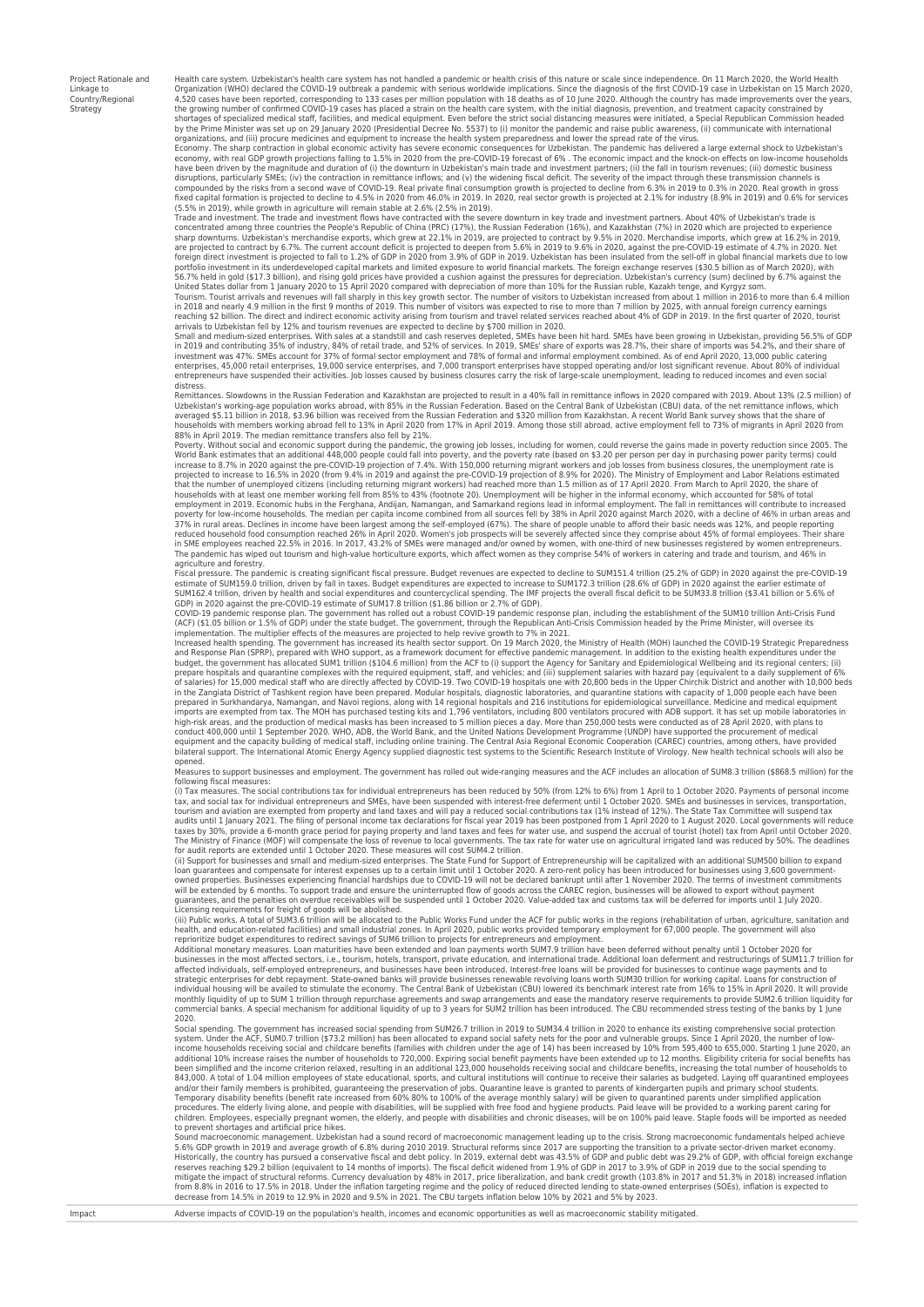| Project Outcome                                                     |                                                                                                                                                                                                                                                                                                           |  |  |  |
|---------------------------------------------------------------------|-----------------------------------------------------------------------------------------------------------------------------------------------------------------------------------------------------------------------------------------------------------------------------------------------------------|--|--|--|
| Description of Outcome                                              | COVID-19 outbreak more effectively managed and its adverse social and economic impacts reduced.                                                                                                                                                                                                           |  |  |  |
| Progress Toward Outcome                                             |                                                                                                                                                                                                                                                                                                           |  |  |  |
| <b>Implementation Progress</b>                                      |                                                                                                                                                                                                                                                                                                           |  |  |  |
| Description of Project Outputs                                      | COVID-19 response and health system strengthening measures implemented<br>Affected sectors and businesses supported to prevent job losses from the economic downturn<br>Dedicated social safety net funds for social protection and compensation for economic losses of low-income<br>households expanded |  |  |  |
| Status of Implementation Progress (Outputs, Activities, and Issues) |                                                                                                                                                                                                                                                                                                           |  |  |  |
| Geographical Location                                               | Nation-wide                                                                                                                                                                                                                                                                                               |  |  |  |
|                                                                     |                                                                                                                                                                                                                                                                                                           |  |  |  |
| Safeguard Categories                                                |                                                                                                                                                                                                                                                                                                           |  |  |  |
| Environment                                                         | С                                                                                                                                                                                                                                                                                                         |  |  |  |
| Involuntary Resettlement                                            | C                                                                                                                                                                                                                                                                                                         |  |  |  |
| Indigenous Peoples                                                  | C                                                                                                                                                                                                                                                                                                         |  |  |  |
|                                                                     |                                                                                                                                                                                                                                                                                                           |  |  |  |
| Summary of Environmental and Social Aspects                         |                                                                                                                                                                                                                                                                                                           |  |  |  |
| <b>Environmental Aspects</b>                                        |                                                                                                                                                                                                                                                                                                           |  |  |  |
| <b>Involuntary Resettlement</b>                                     |                                                                                                                                                                                                                                                                                                           |  |  |  |
| Indigenous Peoples                                                  |                                                                                                                                                                                                                                                                                                           |  |  |  |
| Stakeholder Communication, Participation, and Consultation          |                                                                                                                                                                                                                                                                                                           |  |  |  |
| During Project Design                                               |                                                                                                                                                                                                                                                                                                           |  |  |  |
| During Project Implementation                                       |                                                                                                                                                                                                                                                                                                           |  |  |  |
| Responsible ADB Officer                                             | Akin, Cigdem                                                                                                                                                                                                                                                                                              |  |  |  |
| Responsible ADB Department                                          | Central and West Asia Department                                                                                                                                                                                                                                                                          |  |  |  |
| Responsible ADB Division                                            | Public Management, Financial Sector and Trade Division, CWRD                                                                                                                                                                                                                                              |  |  |  |
| <b>Executing Agencies</b>                                           | Ministry of Finance<br>5 Mustaqiliik Square<br>Tashkent 100008<br>Republic of Uzbekistan                                                                                                                                                                                                                  |  |  |  |
| Timetable                                                           |                                                                                                                                                                                                                                                                                                           |  |  |  |
| Concept Clearance                                                   | 13 Feb 2022                                                                                                                                                                                                                                                                                               |  |  |  |
| Fact Finding                                                        | 26 Mar 2020 to 26 Mar 2020                                                                                                                                                                                                                                                                                |  |  |  |
| <b>MRM</b>                                                          | 14 May 2020                                                                                                                                                                                                                                                                                               |  |  |  |
| Approval                                                            | 25 Jun 2020                                                                                                                                                                                                                                                                                               |  |  |  |
| <b>Last Review Mission</b>                                          | $\overline{a}$                                                                                                                                                                                                                                                                                            |  |  |  |

## Loan 3939-UZB

Last PDS Update 25 Jun 2020

| Financing Plan |                                | Loan Utilization                  |      |      |                                |
|----------------|--------------------------------|-----------------------------------|------|------|--------------------------------|
|                | Total (Amount in US\$ million) |                                   |      |      | Date ADB Others Net Percentage |
| Project Cost   |                                | 250.00 Cumulative Contract Awards |      |      |                                |
| ADB            | 250.00                         |                                   | 0.00 | 0.00 | ℅                              |
| Counterpart    | 0.00                           | <b>Cumulative Disbursements</b>   |      |      |                                |
| Cofinancing    | 0.00                           |                                   | 0.00 | 0.00 | ℅                              |

## Loan 3940-UZB

| Financing Plan |                                | Loan Utilization                  |      |      |                                |
|----------------|--------------------------------|-----------------------------------|------|------|--------------------------------|
|                | Total (Amount in US\$ million) |                                   |      |      | Date ADB Others Net Percentage |
| Project Cost   | 250.00                         | <b>Cumulative Contract Awards</b> |      |      |                                |
| ADB            | 250.00                         |                                   | 0.00 | 0.00 | ℅                              |
| Counterpart    | 0.00                           | <b>Cumulative Disbursements</b>   |      |      |                                |
| Cofinancing    | 0.00                           |                                   | 0.00 | 0.00 | %                              |